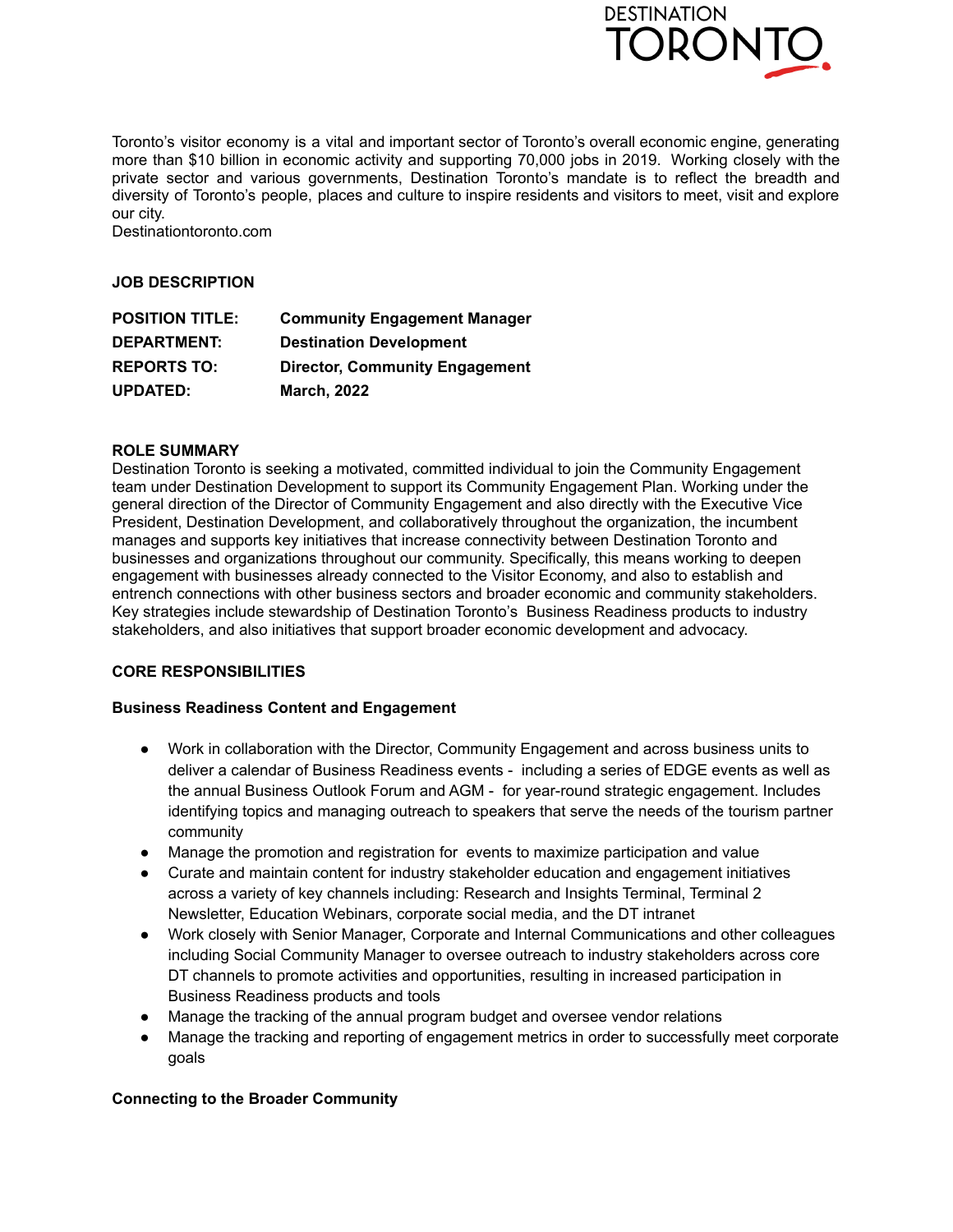- Working closely with the EVPDD support execution of partner initiatives alongside the Toronto Region Board of Trade and Toronto Global as well as other economic and community development partners, including the City of Toronto
- Support development and execution of advocacy strategy
- Maintain and share current and accurate knowledge of key policies affecting the sector and open, consistent communication channels with key advocacy partner organizations
- Research and develop statements, fact sheets, letters and other tools used in advocacy efforts
- Support the development and manage execution of Destination Toronto's Corporate Social Responsibility program and deliver CSR initiatives that support community engagement goals.
- Collaborate with colleagues throughout the organization to capture the full scope of CSR-related activities into a cohesive strategy and story

## **Support Community Engagement**

- Manage timing and content for ongoing stakeholder communications, in close collaboration with the Senior Manager, Internal and Corporate Communications, using Destination Toronto's marketing automation software Act-On
- Serve as one of the initial points of contacts for businesses and organizations seeking to engage more with Destination Toronto and the visitor economy
- Develop tools to support business engagement plans, including materials and presentations. This includes industry orientations, businesses opportunities with Destination Toronto and how to work with Destination Toronto's business units
- Execute and track letters of support requested by community organizations seeking industry backing as part of grant funding applications
- Collaborate in the maintenance of a comprehensive database of key tourism sector stakeholders

# **KNOWLEDGE, SKILLS AND COMPETENCIES**

- Five years of related experience
- Strong understanding of the local and provincial business and government environment, and an ability to identify and connect issues important to the visitor economy with broader economic, political and community issues
- Experience in government and stakeholder relations
- An understanding of the tourism and meetings sector (including issues that impact the visitor economy including consumer travel, meetings, incentive and travel trade business) is an asset
- Excellent ability to communicate in writing with advanced editing skills
- Skilled internal / external collaborator and communicator with excellent interpersonal skills and ability to build and maintain strong relationships
- Strong project management skill including the ability to multitask, problem-solve, prioritize, and create systems and processes to execute and evaluate programs
- Strong presentation skills, and understanding of tools and techniques (e.g. slide presentations, multimedia tools etc.)
- Experience managing in-person and online events
- Demonstrated ability to work under pressure and meet tight deadlines
- A self-starter and team player, who enjoys collaboration
- Proficient in Google Workspace, project management software (Monday.com), virtual meeting software, CRM platform
- A passion for Toronto